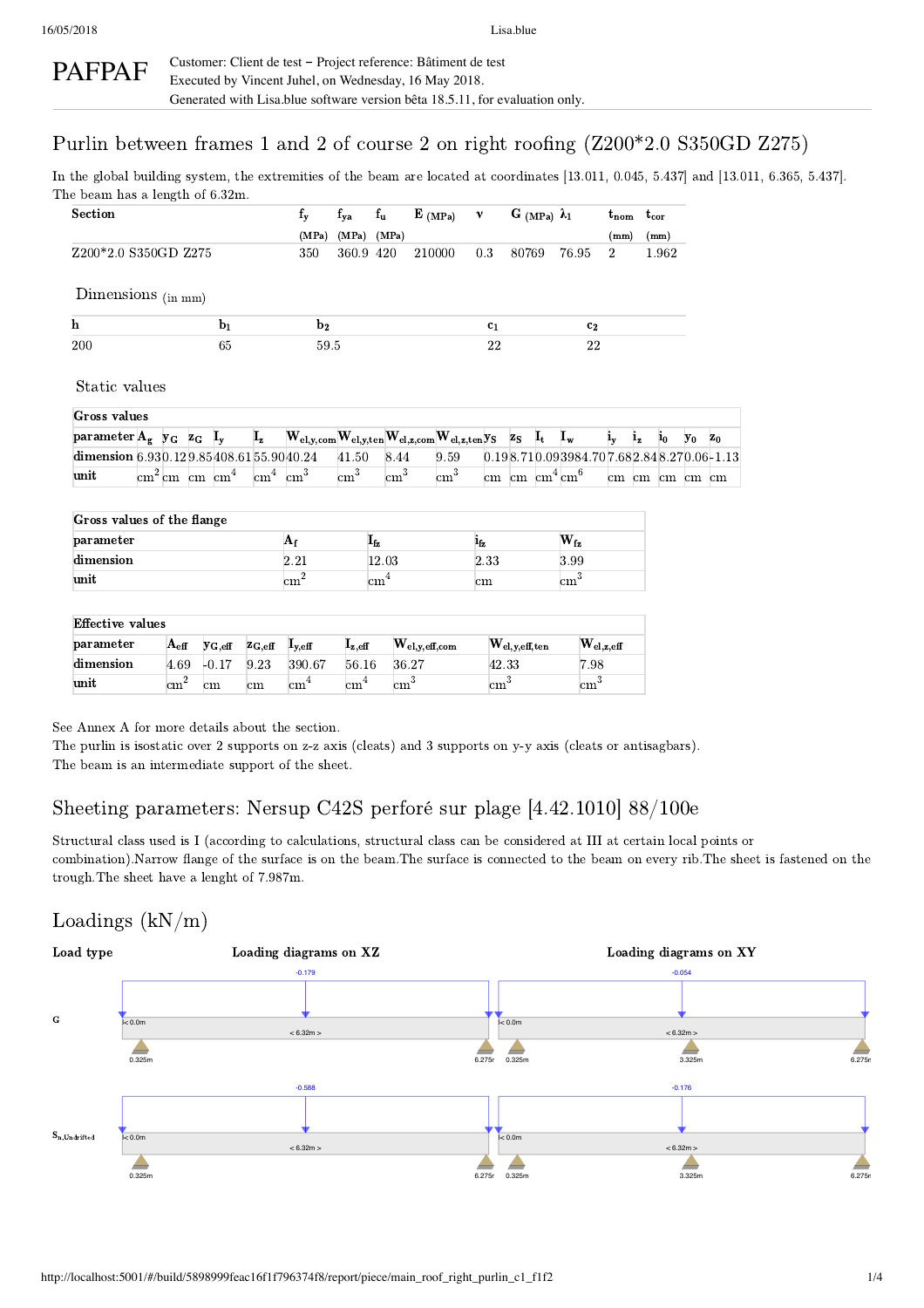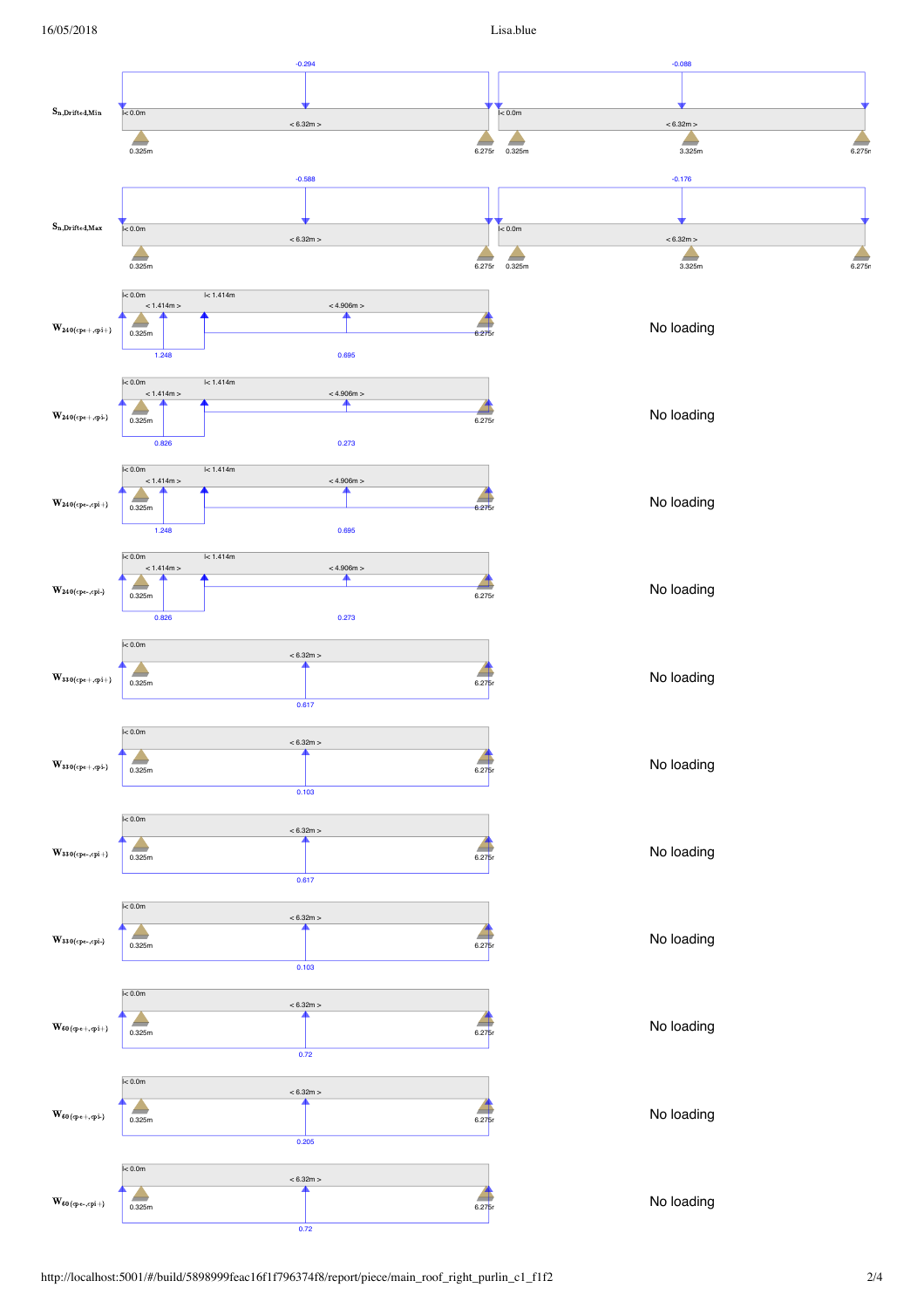

### Note on wind loads:

The structural factor is used for the loads acting on the whole construction. For the calculation of local loads,  $c_s c_d$  is taken as equal to 1, in accordance with EN 1991-1-4 § 6.2 (1).

Consequences class for partial factors calculation: CC2

## Ultimate Limit States